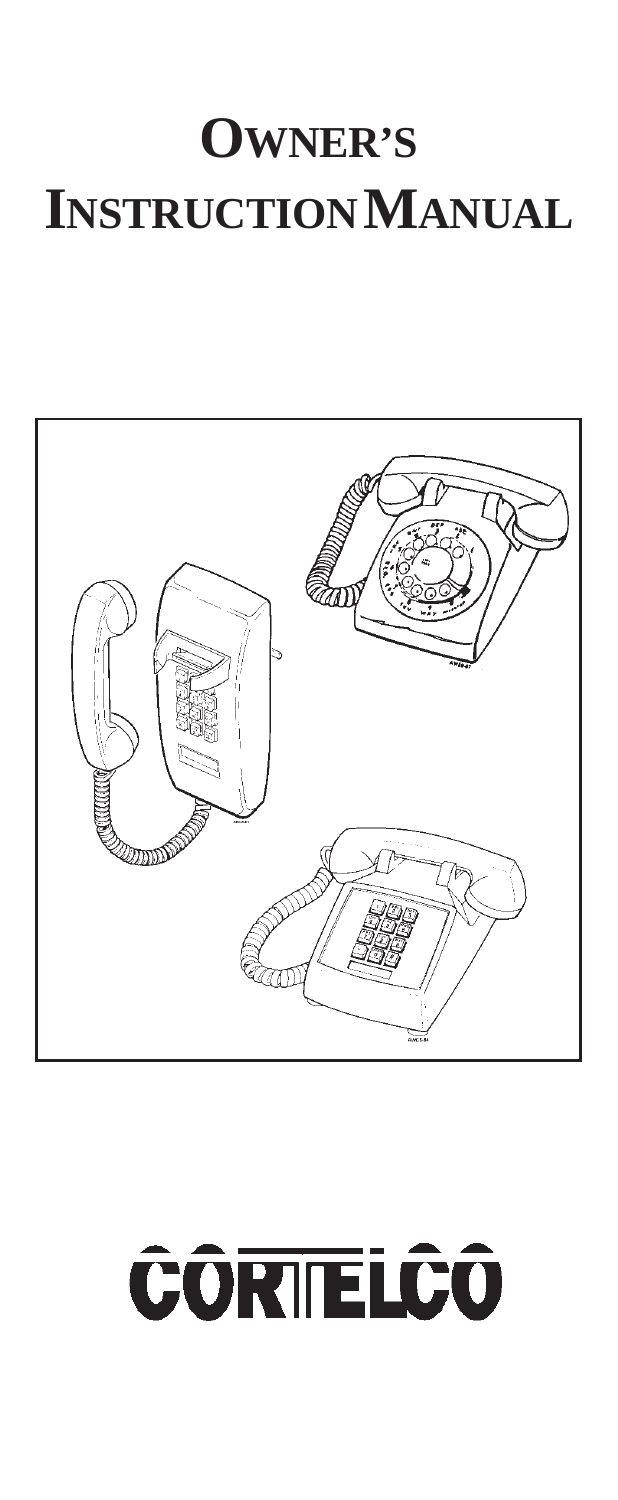### **THANK YOU FOR PURCHASING THIS TELEPHONE**

**Your new telephone** was made by people who take a great deal of PRIDE in producing quality products to assure you years of trouble-free service.

**We want you to know all about your new telephone**, how to install it, the features it provides, and the services you can expect from its use. We have included this information in your Owner's Instruction Manual.

**PLEASE READ BEFORE INSTALLING AND USING YOUR NEW TELEPHONE.**

# **CÔRIELCO**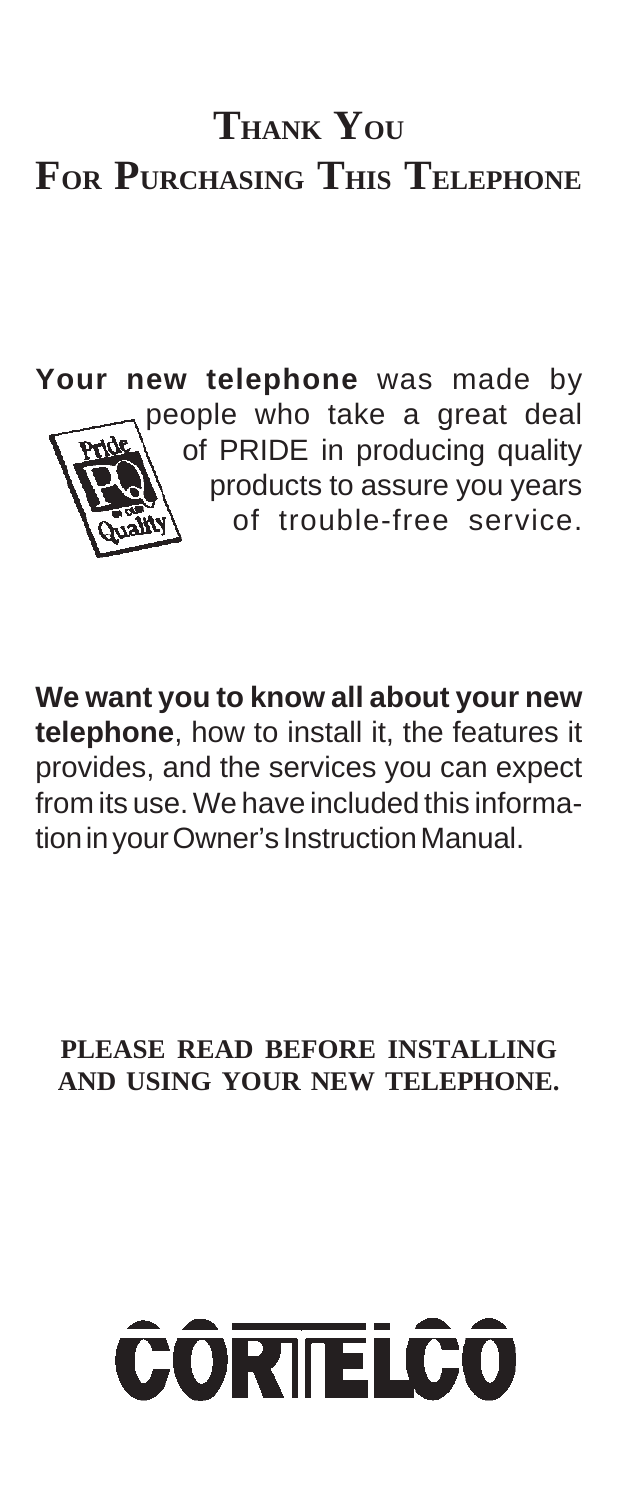### **TELEPHONE SERVICE PROBLEMS**

**If you have any problems with your telephone service**, determine if the problem is with your telephone or the telephone company lines. BEFORE CALLING THE TELEPHONE COMPANY, be aware that they may charge you for a service call if the problem is caused by your telephone.

#### **NO DIAL TONE**

- Unplug your telephone from the wall jack. Plug a substitute telephone that is known to work properly into the same wall jack.
- If the problem persists when using the substitute telephone, notify the telephone company.
- If the substitute telephone works properly, you must have your telephone repaired before reconnecting it to the wall jack.

#### **DIAL TONE BUT NO RINGING**

- Check that the RINGER VOLUME CONTROL is not set to OFF.
- Set the RINGER VOLUME CONTROL to HIGH and have someone on another line call you. Before answering the call, set the RINGER VOLUME CONTROL to the desired volume.

#### **DIAL TONE BUT NO DIALING**

#### **If your telephone has a TONE/PULSE switch:**

- Set the TONE/PULSE switch. You cannot dial out in TONE position if you have Rotary Dial Service.
- For Rotary Dial Service, set the switch to PULSE position.
- For Tone Dial Service, set the switch to TONE position.
- Try both positions if you are not sure.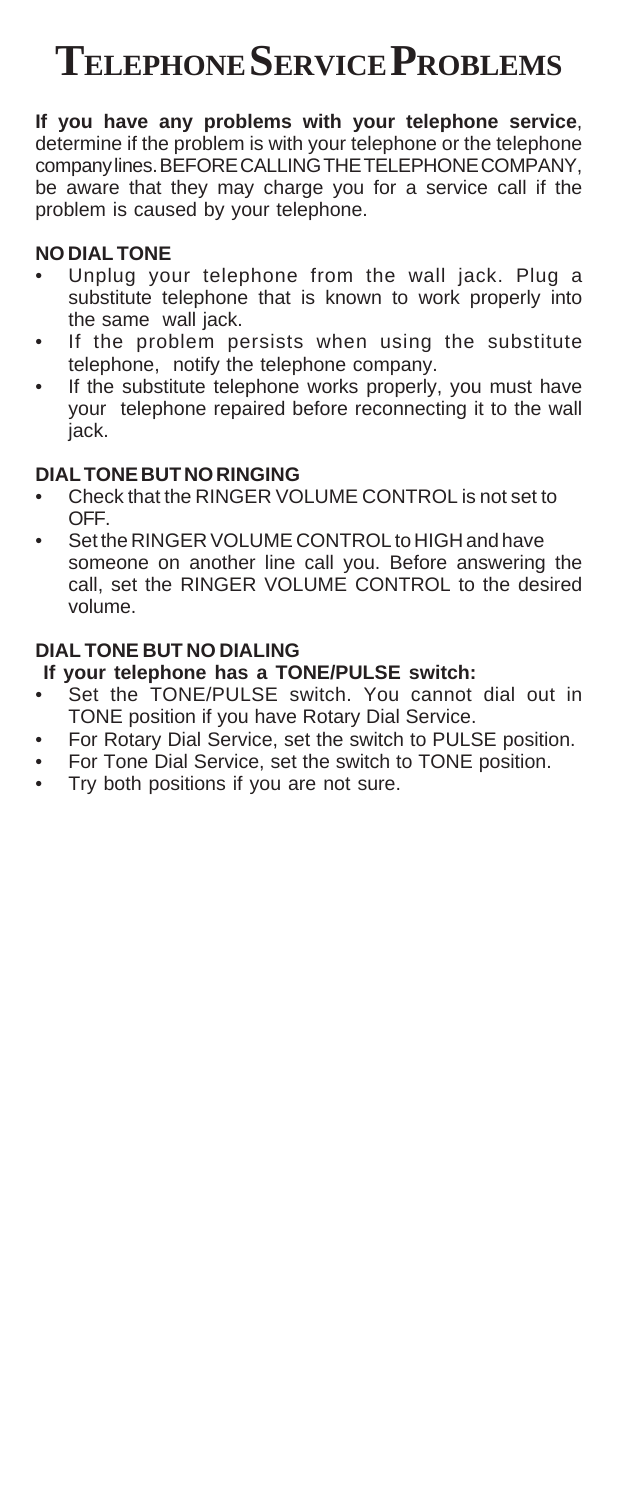### **IMPORTANT SAFETY INSTRUCTIONS**

**Always follow basic safety precautions** when using your telephone equipment to reduce the risk of fire, electrical shock, and injury.

- 1. **Read and understand all instructions** in the Owner's Instruction Manual.
- 2. **Read all warnings** and follow all instructions marked on the product.
- 3. **Unplug this product from the wall outlet before cleaning**. Use a damp cloth for cleaning. Do not use liquid or aerosol cleaners.
- 4. **Do not use the telephone near water**. For example, do not use near a bathtub, wash bowl, kitchen sink, laundry tub. swimming pool, or in a wet basement.
- 5. **Do not place this product on an unstable cart or stand**. The product may fall causing serious damage to the product.
- 6. **Do not place any objects on the telephone line cord**. Do not locate the telephone where the line cord will be walked on.
- 7. **Do not block or cover ventilation slots and openings** in the bottom of the telephone. The openings should never be blocked by placing the telephone on a bed, sofa, rug, or other similar surfaces. This telephone should never be placed near or over a radiator or heat register. This telephone should never be placed in a built-in installation unless proper ventilation is provided.
- 8. **Never spill liquid on the telephone or push objects of any kind through**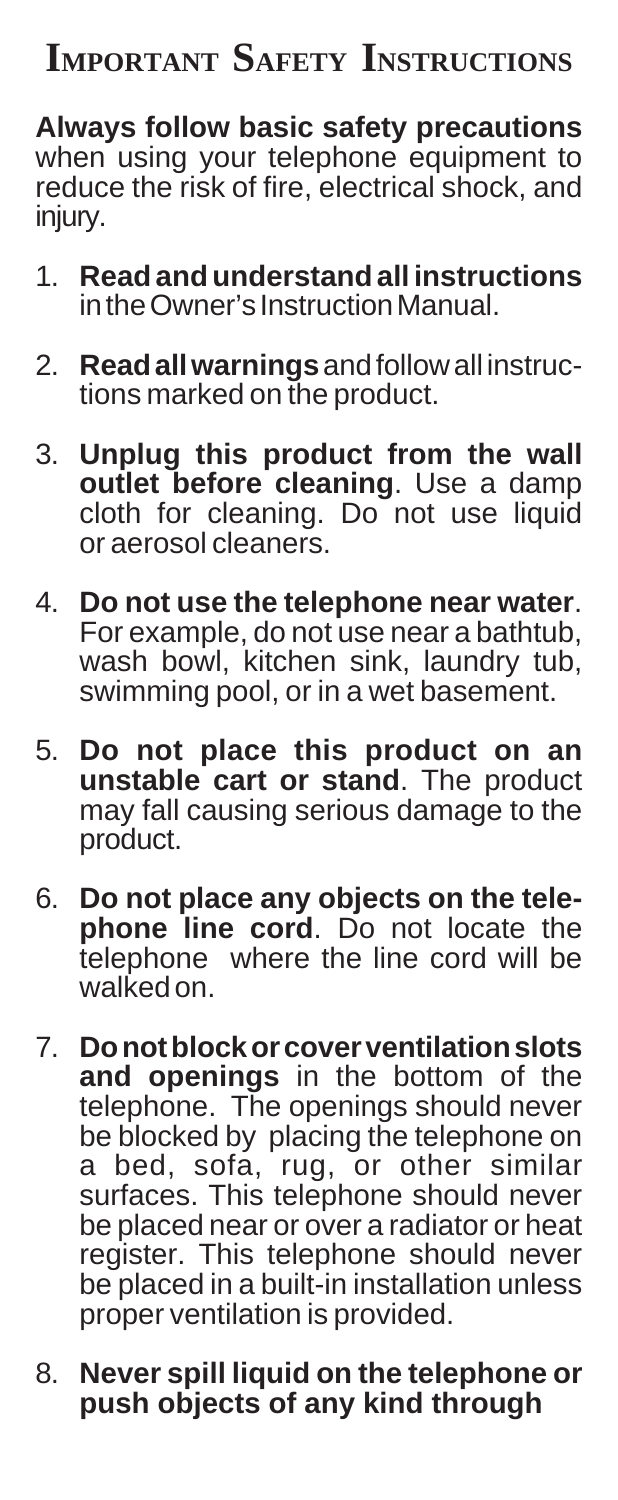**ventilation slots**. Liquid or objects may touch dangerous voltage points or short out parts that could result in a risk of fire or electrical shock.

- 9. **Do not disassemble this product**. Opening or removing covers may expose you to dangerous voltages or other risks. Incorrect reassembly can cause electrical shock when the product is subsequently used.
- 10.**Avoid using a telephone during a** local thunderstorm. There may be a remote risk of electrical shock from lightning.
- 11. **Do not use a telephone in the vicinity of a gas leak** to report the leak, or otherwise.
- 12. **Unplug the telephone from the wall outlet and refer servicing to qualified service personnel** under the following conditions:
	- When the line cord is frayed or plugs damaged.
	- If liquid has been spilled into the telephone.
	- If the telephone has been exposed to rain or water.
	- If the telephone does not operate properly by following the operating instructions.
	- If the telephone has been dropped or<br>the housing damaged.
	- If the telephone exhibits distinct change in performance.

### **SAVE THESE INSTRUCTIONS**

15-101-613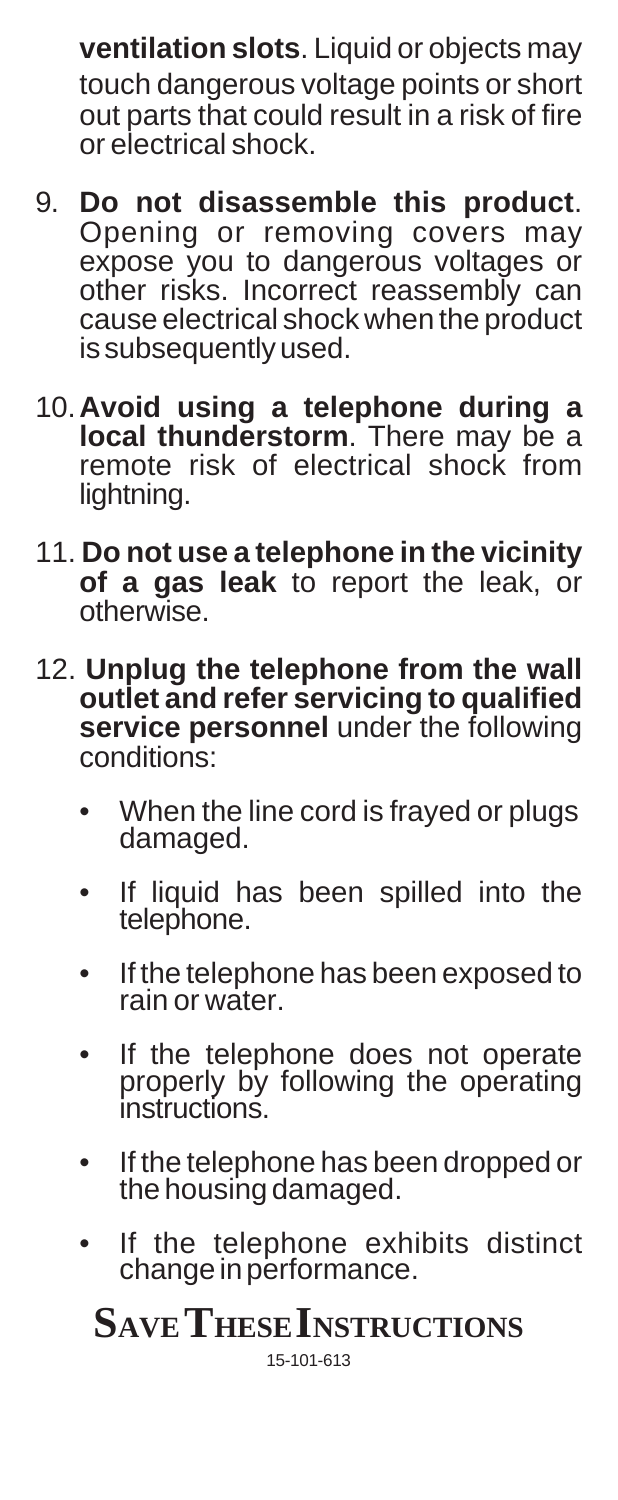### **INSTALLING YOUR TELEPHONE**

#### **DESK INSTALLATION**

**To install a desk telephone**, use the long modular line cord supplied with your telephone. Plug one end of the line cord into the connector on the back of your telephone and the opposite end into the modular wall jack. Your telephone is ready to use.

To disconnect your telephone, press the spring clip on the line cord plug and pull out.

#### **WALL INSTALLATION**

**To install a modular wall telephone,** refer to the diagram to the right.

- Fit the plug (1) on the back of the telephone into the jack (2).
- Align slotted holes (3) on the back of the telephone over the mounting studs (4).
- Gently pull down on the telephone until it locks in place.

#### **NUMBER CARD PUSH-BUTTON DIAL TELEPHONES**

Write or type correct telephone number on number card and fit into number card slot in the telephone faceplate. Insert one end of the clear plastic retainer in one end of the slot and, holding the retainer as shown at right, bend the opposite end down into the slot and let it snap into place. To

remove the retainer, insert a straightened paper clip into the small slot in the retainer and pry outward.

#### **ROTARY DIAL TELEPHONES**







Rotate the finger wheel **clockwise** as far as it will go and hold in this position gently. Insert the straightened end of a paper clip or similar tool into the pin hole of finger wheel which is now about 1/4 inch to the left of the finger stop. Press down firmly on the paper clip and rotate the finger wheel further **clockwise** until paper clip is aligned with the "9" position on the number dial. Now lift finger wheel from dial.





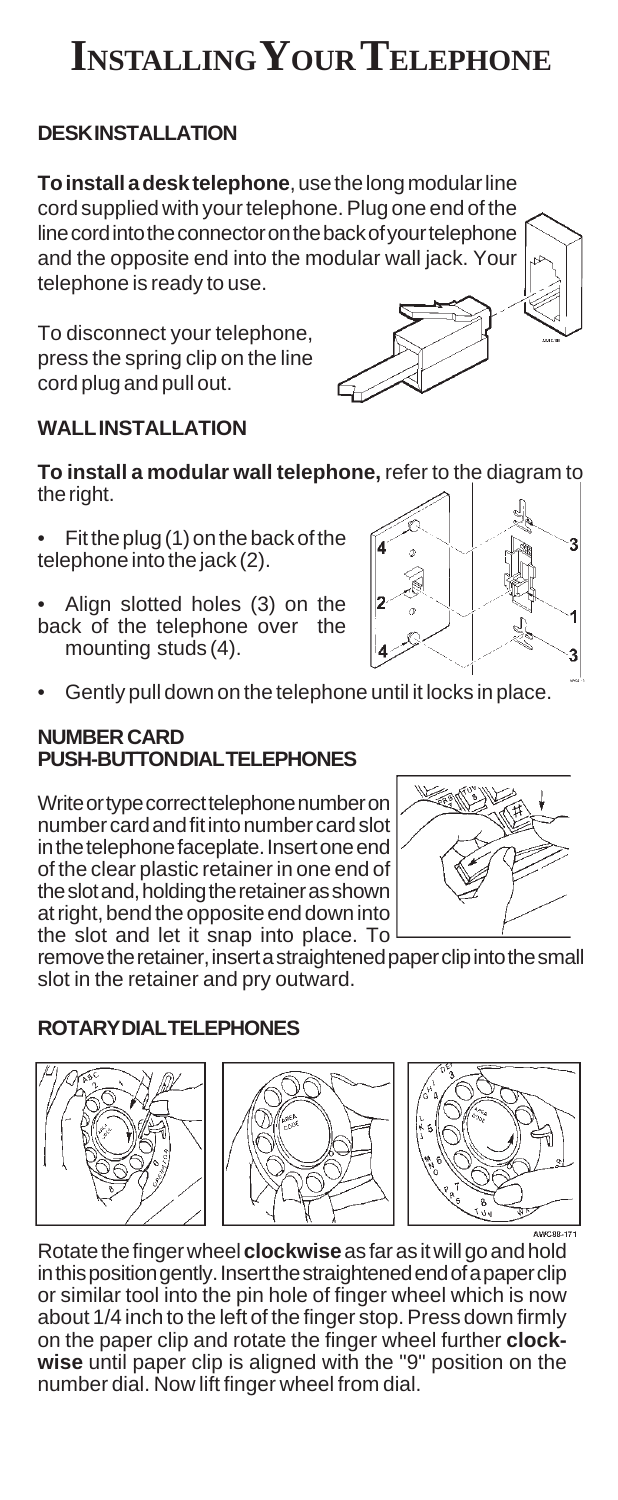### **INSTALLING YOUR TELEPHONE**

Write or type correct telephone number on number card and fit into finger wheel, aligning notch in number card midway in the space between the "0" and the "1" hole of the finger wheel.

Position the finger wheel gently under the finger stop. Align the "0" or "Operator" finger hole at the "9" position on the number dial. Let the finger wheel drop into position. Now rotate finger wheel **counterclockwise** until it clicks into place.

### **BEFORE USING YOUR TELEPHONE**

This telephone includes a Handset with Receiver Volume Control that complies with FCC Part 68 requirements mandated by the Hearing Aid Compatibility Act of 1988.

The Volume Control is a small rotary knob that protrudes from the inside of the Handset handle. The rotary knob may be conveniently operated with the thumb, index, or middle finger while holding the handset.

Rotating the knob toward the Receiver (upper) end of the Handset will increase the loudness from the Receiver.

Rotating the knob toward the Microphone (lower) end of the Handset will decrease the loudness from the Receiver.

The Volume Control will not disable the Receiver. The minimum loudness setting of the Volume control will usually produce a comfortable listening level for persons with no hearing impairment.

- 1. **Set the ringer volume control**. If the control is set to OFF, you will not hear the ringer when someone calls you.
- 2. **If your telephone has a TONE-PULSE switch**. Set the switch to match the dialing service from the telephone company.
	- **If you have pulse service**, set the Tone-Pulse switch to PULSE.
	- If you set the switch for TONE service, you must have TONE service or you cannot dial.
	- **If you set the switch for PULSE service and you have TONE service**, you can dial numbers, but you cannot use distant services, such as bank-by-phone, unless you press the TONE button.
	- **If you have PULSE service and your telephone has a TONE-PULSE switch**, you can set the switch to PULSE and dial a distant service, and then set the switch to TONE to use the service. BE SURE TO SET THE SWITCH TO PULSE WHEN YOU FINISH THE CALL.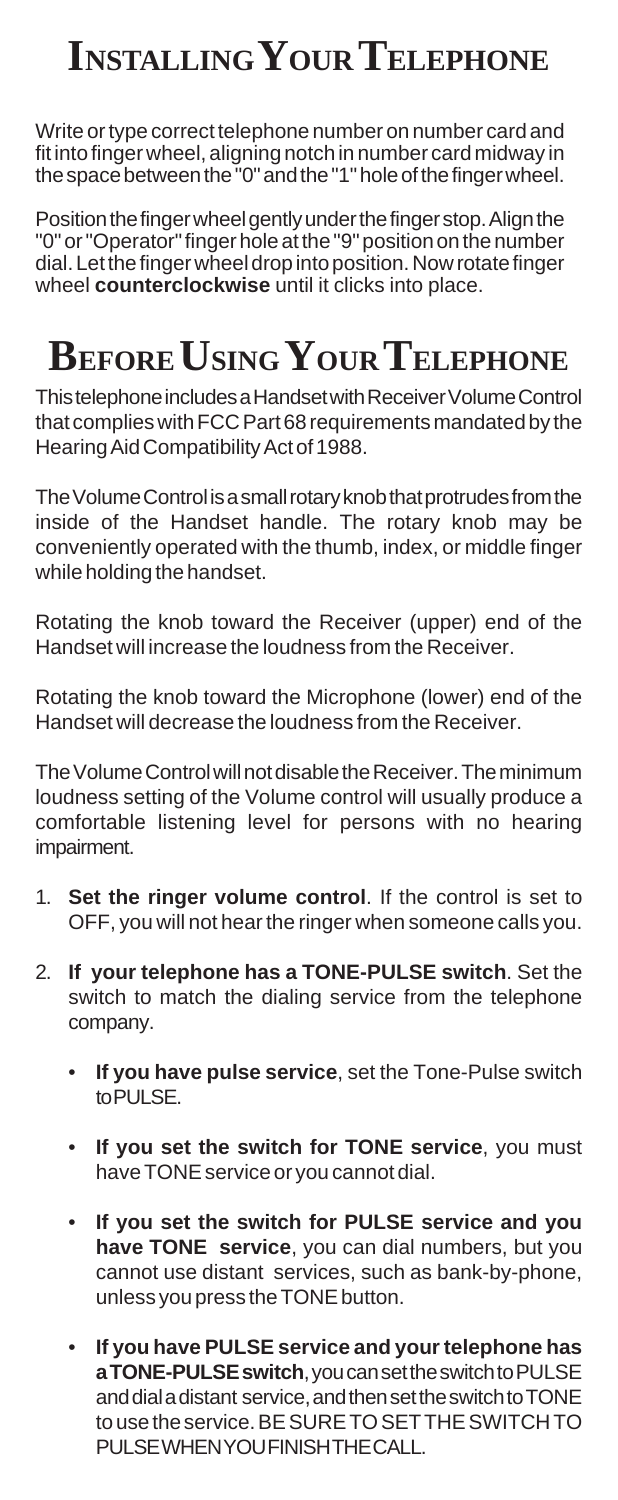### **INSTALLING YOUR TELEPHONE**

#### **MODULAR JACKS**

**To install your telephone**, you must have a modular wall jack at the desired location. If your telephone line does not have a modular jack, you must have one installed.

*DANGER: To reduce the risk of electrical shock and personal injury, observe the following when installing station wiring:*

- *1. Never install telephone wiring during a lightning storm.*
- *2. Never install telephone jacks in wet locations unless the jack is specifically designed for wet locations.*
- *3. Never touch uninsulated telephone wires or terminals unless the telephone line has been disconnected at the network interface.*
- *4. Use caution when installing or modifying telephone lines.*

Various types of modular wall jacks are shown to the right. The USOC RJ11C modular wall jack is for desk telephones and the USOC RJ11W modular wall jack is for modular wall telephones.

The USOC RJ11W modular wall jack must be in the correct mounting position before mounting a modular wall telephone. Check to make sure it is in the position shown.

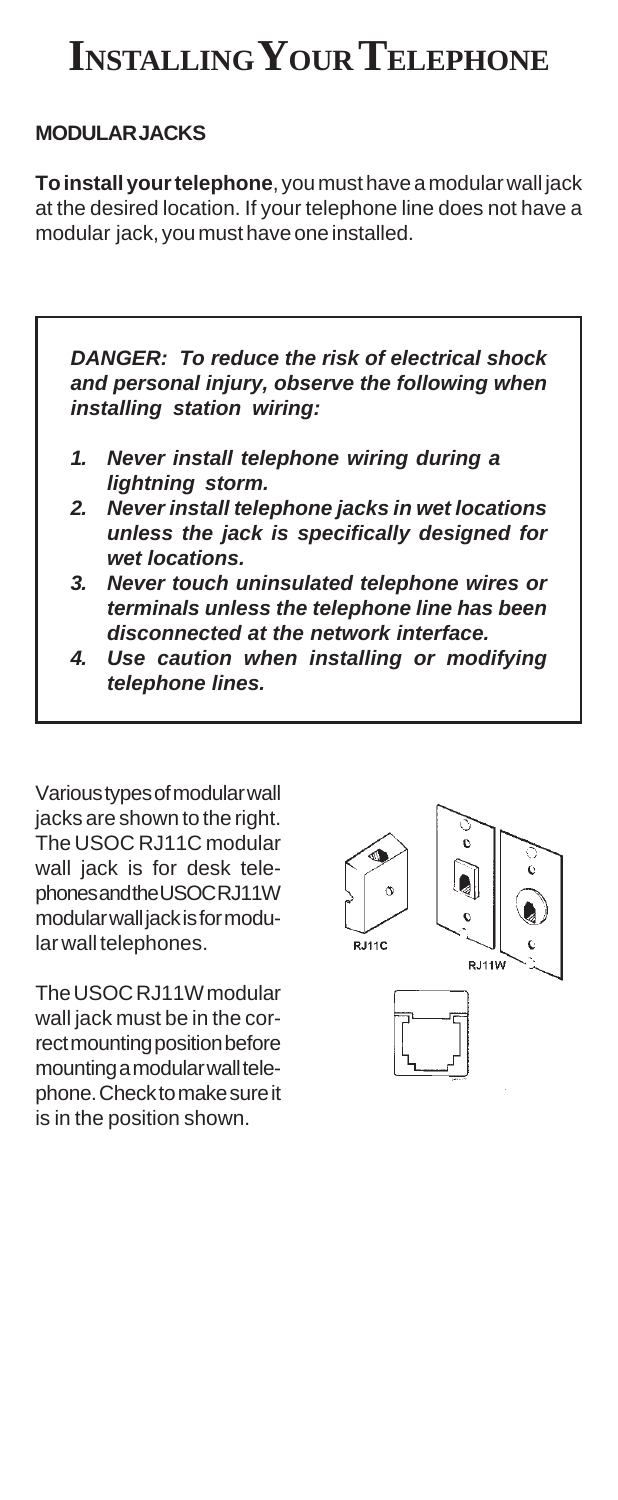### **REPAIR OF YOUR TELEPHONE**

**DO NOT ATTEMPT TO REPAIR THE TELEPHONE YOURSELF**. Telephones manufactured by CORTELCO must be returned to us for repair.

**You can return your telephone to CORTELCO** for repair or replacement in accordance with our LIMITED WARRANTY.

**DATE-OF-PURCHASE** CORTELCO warrants telephones against defects in material and workmanship in accordance with our LIMITED WARRANTY. If your telephone is returned for repair, include a copy of your sales receipt containing the date-ofpurchase. DO NOT INCLUDE THE ORIGINAL SALES RECEIPT.

**If date-of-purchase is not included**, the factory date printed on the label on the bottom of your telephone will be used as the date-of-purchase. The factory date allows six months for distribution and sale of the telephone.

**If you return your telephone for repair**, the warranty period is not extended. The original date-of-purchase continues to apply to your warranty.

**OUT-OF-WARRANTY REPAIR** We will repair this telephone for a nominal fee after the LIMITED WARRANTY has expired if you send it to us in a complete and undamaged condition. The repaired telephone will be shipped to you C.O.D., freight collect.

**FOREIGN ATTACHMENTS** Remove all attached devices, such as adapter plugs or long cords, from your telephone before returning for repair. We do not assume responsibility for repair or return of attachments. Check our LIMITED WARRANTY.

**RETURN-FOR-REPAIR PACKAGING** If you are returning a telephone to us for repair, package it carefully, preferably in the original carton. Be sure to include your return address, a copy of the sales receipt showing date-of-purchase, and a note describing the problem you have with your telephone. Shipping must be prepaid. If the telephone is in warranty, it will be repaired or replaced, at our option, at no cost to you, and it will be returned shipping prepaid.

Ship telephones (shipping prepaid) to:

CORTELCO REPAIR CENTER 1703 SAWYER ROAD CORINTH, MS 38834

### **MAINTENANCE INFORMATION**

**Treat your telephone with care** for trouble-free performance. Avoid dropping the handset. Carefully place the handset on-hook after use.

**Clean your telephone with a damp cloth**. Stains may be removed with a mild soap. Do not use liquid or aerosol detergents or cleaning agents.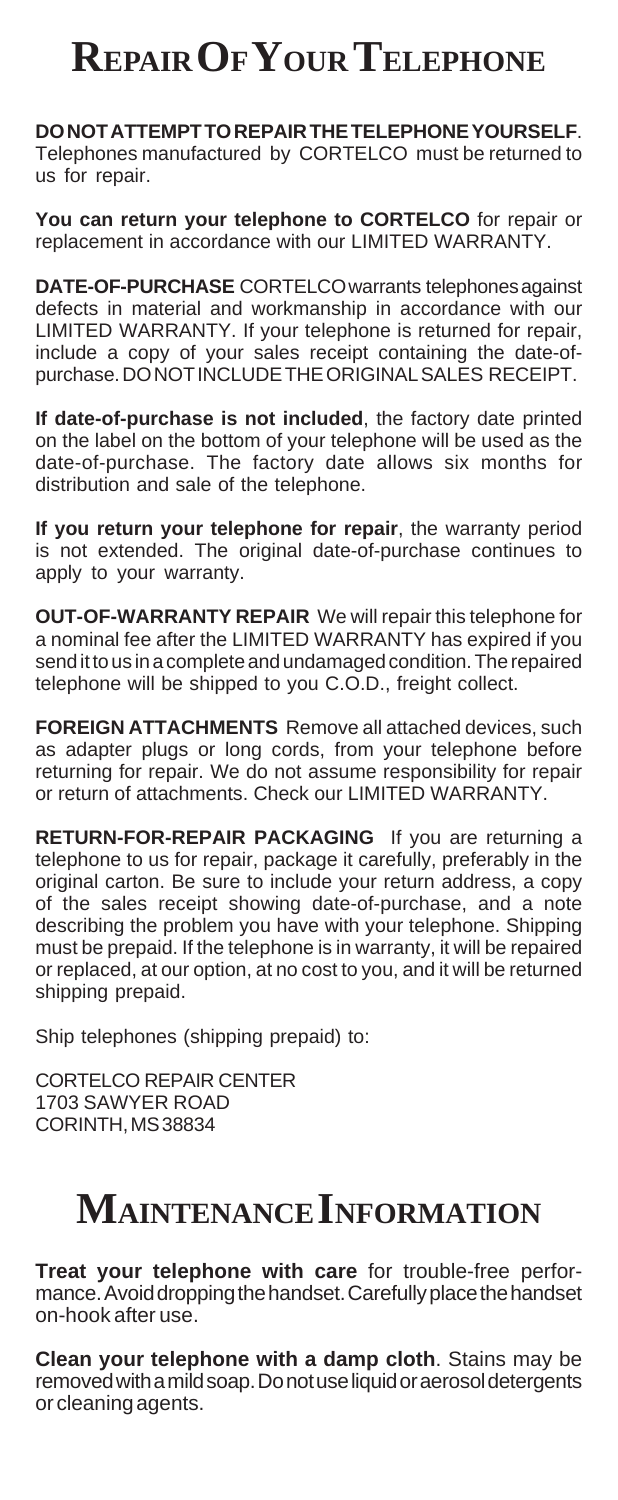### **THE FCC WANTS YOU TO KNOW**

**DESIGN COMPLIANCE** Your telephone is designed to comply with FCC Rules and Regulations, Part 68. It can be connected to the telephone network as FCC-registered terminal equipment. The registration number is printed on the label on the bottom of your telephone.

**NOTIFICATION TO THE TELEPHONE COMPANY** As a customer of the local telephone company, you must, if they ask, tell them before connecting your telephone to the telephone company lines. The telephone company may need the FCC registration number and the ringer equivalence of the telephone. This information is printed on a label on the bottom of your telephone.

**RINGER EQUIVALENCE** The ringer equivalence indicates the amount of power that your telephone draws from the telephone company line during ringing. The number is printed on the label on the bottom of your telephone.

If you have more than one telephone (or other terminal device) connected to the telephone company line, you should total the ringer equivalence numbers (REN's), and be sure that the total is not more than five. Your telephones may not ring if the total is more than five. Also, in some rural locations, your telephone may not ring if the REN total is more than three.

**RESTRICTIONS** You must not connect your telephone to coinoperated lines or party lines.

**INTERFERENCE POTENTIAL** If your telephone has a pushbutton dial, it may generate radio frequency energy. If not properly used, it may interfere with radio and television reception. If the telephone does cause interference with reception, move the radio or television to another electrical circuit or another location. If necessary, you may need to seek advice from an experienced technician.

**INSTALLATION** This model telephone must be connected to the telephone company lines through a modular jack. The required USOC for the modular jack is RJ11C for desk mounting and RJ11W for wall mounting. The USOC number is printed on the label on the bottom of your telephone.

**TYPE OF DIALING** If your telephone has a push-button TONE dial, you must have TONE service from your telephone company to use your telephone for dialing. If your telephone has a rotary dial, you are not required to have TONE service. Note that you will usually be charged extra for TONE service.

**HEARING-AID COMPATIBILITY** The handset on your telephone will work with magnetically-coupled hearing aids. You can use a hearing aid equipped with a T (Telephone) switch.

**IN CASE OF TROUBLE** If your telephone should cause problems on the telephone line, the telephone company can temporarily disconnect your service. The telephone company must then notify and allow you to correct the problem.

The telephone company may from time to time change its lines or equipment. They must notify you if planned changes will affect your telephone service, to allow you to take steps to prevent interruptions.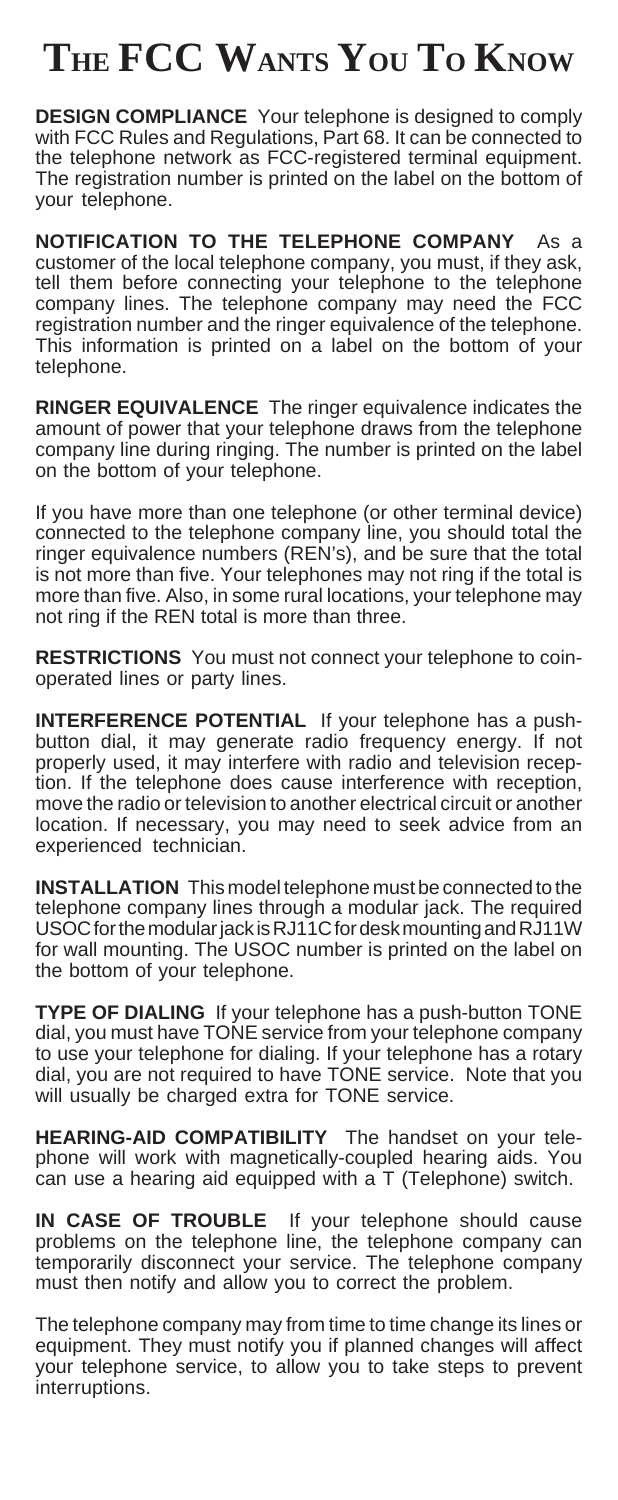This device complies with Part 15 of the FCC Rules. Operation is subject to the following two conditions: (1) this device may not cause harmful interference, and (2) this device must accept any interference received, including interference that may cause undesired operation.

Warning: Changes or modifications to this unit not expressly approved by the party responsible for compliance could void the user's authority to operate the equipment.

NOTE: This equipment has been tested and found to comply with the limits for a CLASS B digital device, pursuant to Part 15 of the FCC Rules. These limits are designed to provide reasonable protection against harmful interference in a residential installation. This equipment generates, uses, and can radiate radio frequency energy and, if not installed and used in accordance with the instructions, may cause harmful interference to radio communications. However, there is no guarantee that interference will not occur in a particular installation. If this equipment does cause harmful interference to radio or television reception, which can be determined by turning the equipment off and on, the user is encouraged to try to correct the interference by one or more of the following measures:

- Reorient or relocate the receiving antenna.
- Increase the separation between the equipment and receiver.
- Connect the equipment into an outlet on a circuit different from that to which the receiver is connected.
- Consult the dealer or an experienced radio TV technician for help.